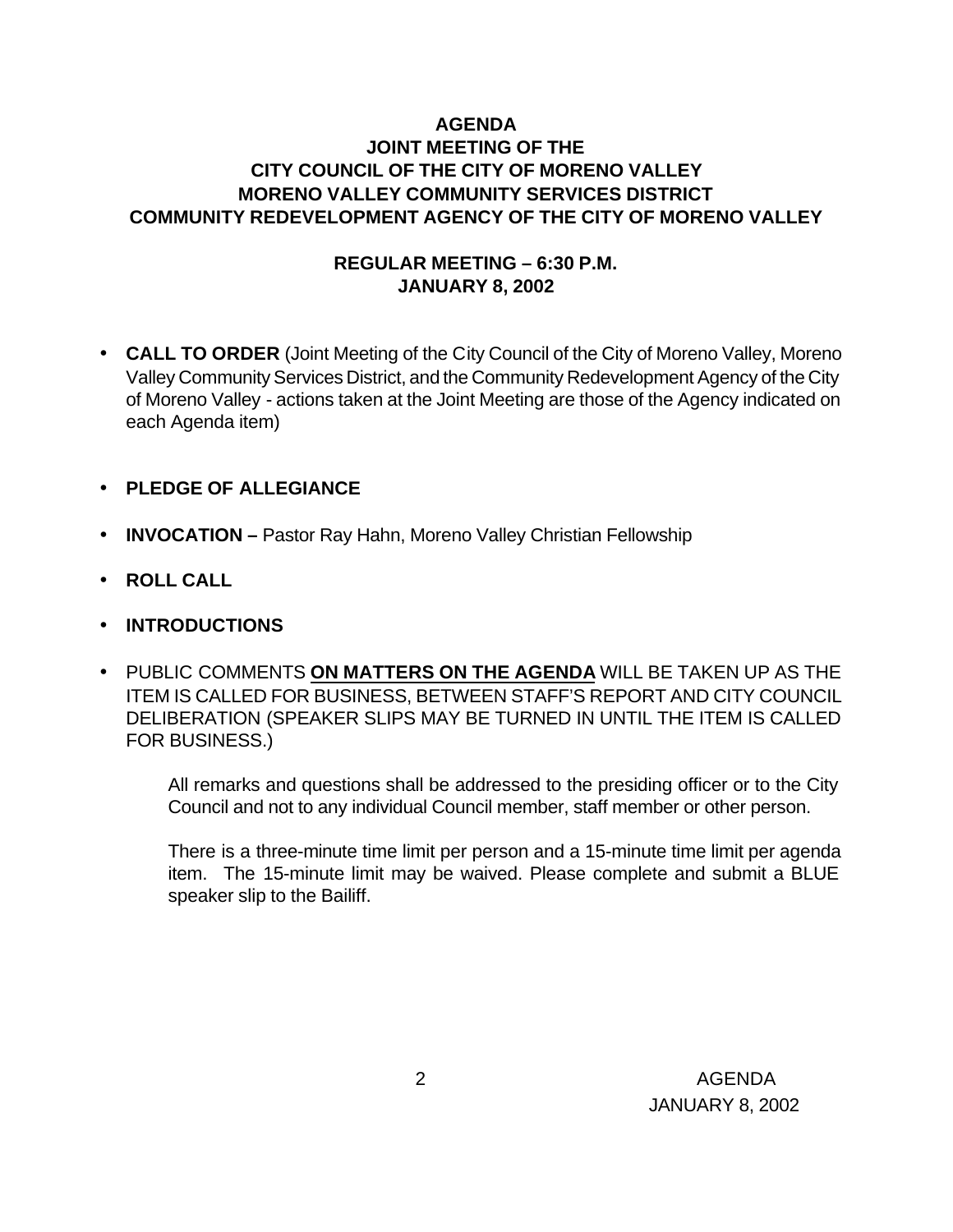## **JOINT CONSENT CALENDARS (SECTIONS A-C) OF THE CITY COUNCIL OF THE CITY OF MORENO VALLEY, MORENO VALLEY COMMUNITY SERVICES DISTRICT, AND COMMUNITY REDEVELOPMENT AGENCY OF THE CITY OF MORENO VALLEY**

All items listed under the Consent Calendars are considered to be routine and noncontroversial, and may be enacted by one motion unless a member of the Council, Community Services District, or Redevelopment Agency requests that an item be removed for separate action. The motion to adopt the Consent Calendars is deemed to be a separate motion by each Agency and shall be so recorded by the City Clerk. Items withdrawn for report/discussion will be heard after public hearing items.

### **A. CONSENT CALENDAR** - **CITY COUNCIL**

- A1. ORDINANCES FIRST READING BY TITLE ONLY Recommendation: Waive reading of all Ordinance Introductions and read by title only.
- A2. WARRANT REPORTS NOVEMBER 30, 2001 (Report of: Director of Finance/City Treasurer) Recommendation: Adopt Resolution No. 2002-01, approving the Warrant Reports, including wire transfers, dated November 2001 in the total amount of \$7,319,635.86.

Resolution No. 2002-01

A Resolution of the City Council of the City of Moreno Valley, California, Approving the Warrant Reports Dated November 30, 2001

A3. CITY COUNCIL RESOLUTION OF SUPPORT – PROPOSITION 40 THE "CLEAN WATER, CLEAN AIR, SAFE NEIGHBORHOOD PARKS AND COASTAL PROTECTION ACT OF 2002" (Report of: Director of Parks and Recreation)

Recommendation: Support Proposition 40, which is on the March 5, 2002 ballot, and adopt and direct the Mayor to sign Resolution No. 2002-02.

Resolution No. 2002-02

A Resolution of the City Council of the City of Moreno Valley to Support Proposition 40, the "Clean Water, Clean Air, Safe Neighborhood Parks and Coastal Protection Act of 2002"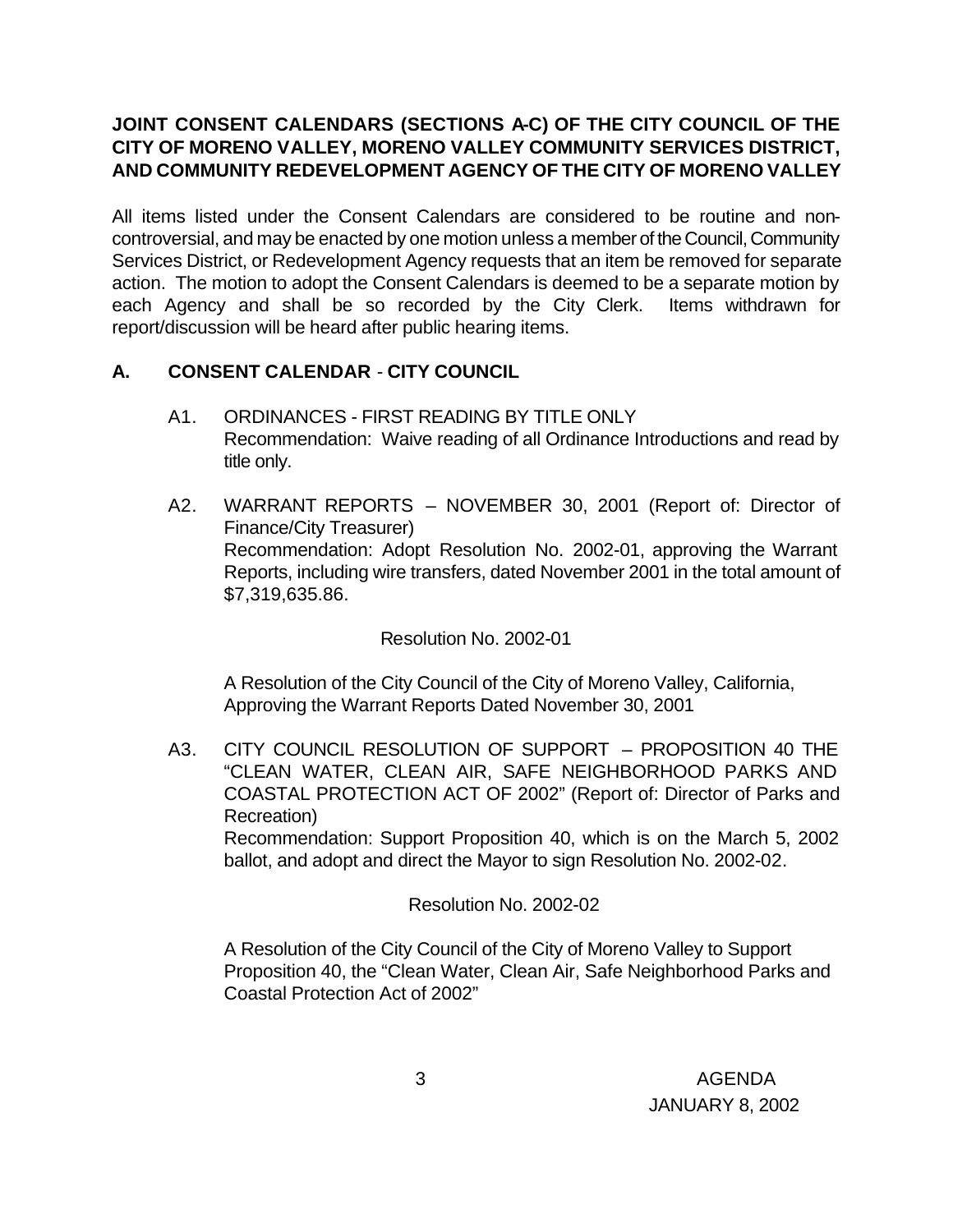- A4. FINAL MAP 23008-1 ACCEPT SUBSTITUTION OF BONDS AND AGREEMENT FOR PUBLIC RIGHT OF WAY IMPROVEMENTS ON THE SOUTH SIDE OF IRIS AVENUE AND EAST OF LASSELLE STREET – SUBDIVIDER – MORENO VALLEY RANCH VENTURES I, LLC (TEMECULA) (Report of: Public Works Director/City Engineer) Recommendation: Accept the substitution of bonds and Agreement for Public Improvements; authorize the Mayor to execute the agreement; direct the City Clerk to forward the signed agreement to the County Recorder's Office for recordation; and instruct the City Engineer to prepare the exoneration of the Faithful Performance Bond and Material & Labor Bond placed by MVR Properties, LLC upon acceptance of the substitution bonds and agreement.
- A5. FINAL MAP 22381, LOTS 46-70 AND 93-216 ACCEPT SUBSTITUTION OF BONDS AND AGREEMENT FOR PUBLIC RIGHT OF WAY IMPROVEMENTS - NORTHWEST CORNER OF LASSELLE STREET AND KRAMERIA AVENUE – SUBDIVIDER – MORENO VALLEY LAKES 146-VIA DEL REY, LLC (TEMECULA) (Report of: Public Works Director/City Engineer) Recommendation: Accept the substitution of bonds and Agreement for Public Improvements; authorize the Mayor to execute the agreement; direct the City Clerk to forward the signed agreement to the County Recorder's Office for recordation; and instruct the City Engineer to prepare the exoneration of the Faithful Performance Bond and Material & Labor Bond placed by Moreno Valley Ranch Investors, LLC upon acceptance of the substitution bonds and agreement.
- A6. APPROVE PARCEL MAP 27548 AND ACCEPT AGREEMENT AND DEED OF TRUST FOR PUBLIC RIGHT OF WAY IMPROVEMENTS – FRANKHALE ROAD, NORTH SIDE, EAST OF MORTON ROAD – SUBDIVIDER – MICHAEL P. JENNINGS (MORENO VALLEY) (Report of: Public Works Director/City Engineer)

Recommendation: Approve Parcel Map 27548, authorize the City Clerk to sign the map and transmit said map to the County Recorder's Office for recordation; accept the Agreement for Public Improvements; authorize the Mayor to execute the agreement; accept the Deed of Trust, as reviewed and approved by the City Attorney, as security for the required public improvements; and direct the City Clerk to forward the signed agreement and the Deed of Trust to the County Recorder's Office for recordation.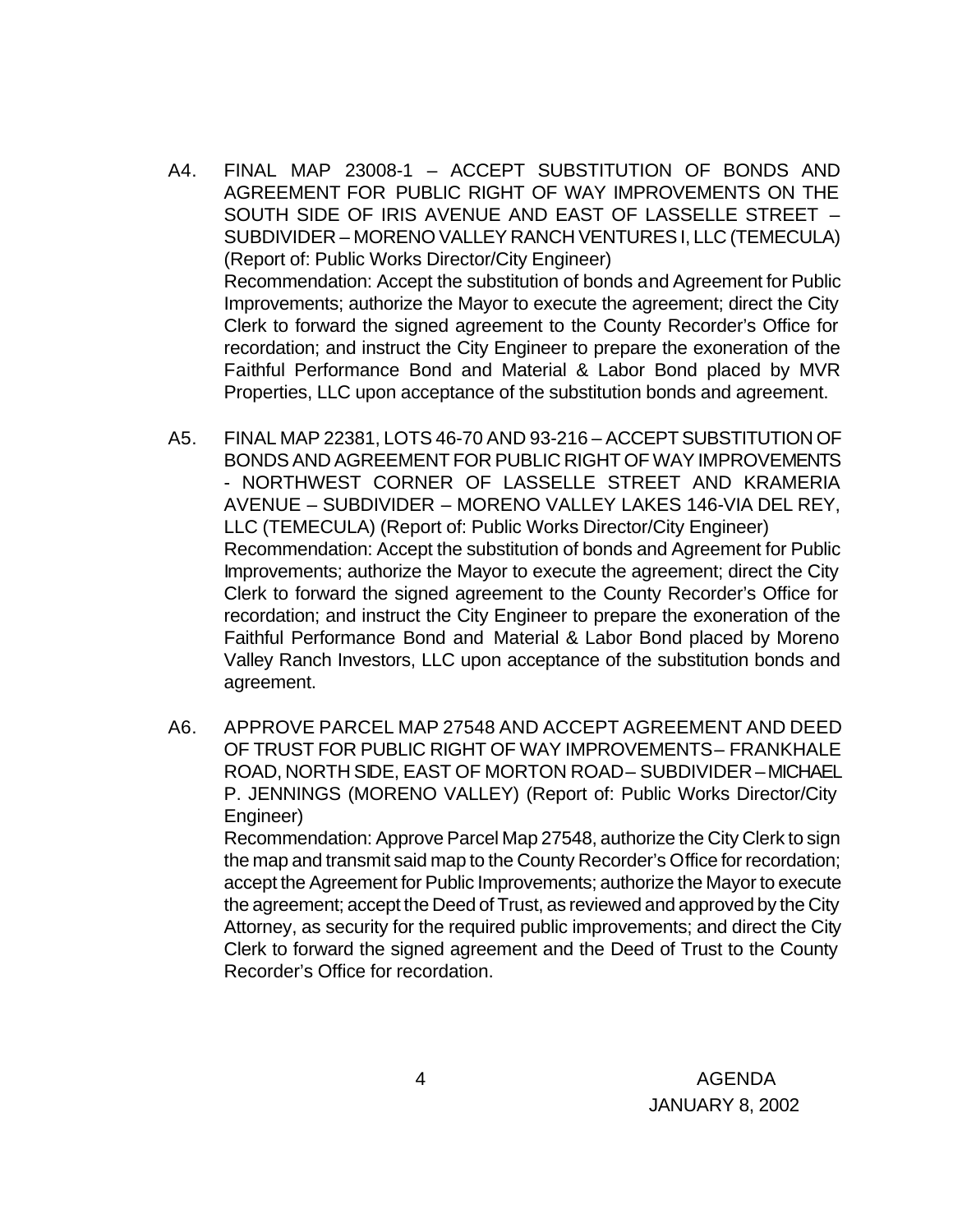- A7. ACCEPT AND APPROVE THE AGREEMENT BETWEEN RIVERSIDE COUNTY FLOOD CONTROL AND WATER CONSERVATION DISTRICT AND THE CITY OF MORENO VALLEY FOR THE MORENO MASTER DRAINAGE PLAN – NASON STREET DETENTION BASIN (Report of: Public Works Director/City Engineer) Recommendation: Accept and approve the Agreement between Riverside County Flood Control and Water Conservation District (RCFC and WCD) and the City of Moreno Valley for design, conveyance of easements for ingress and egress, and granting of fee simple title to certain real property necessary to construct, operate, and maintain the Moreno Master Drainage Plan; and authorize the Mayor to execute the Agreement.
- A8. MINUTES REGULAR MEETING OF DECEMBER 11, 2001 (Report of: City Clerk) Recommendation: Approve as submitted.
- A9. APPROVAL OF FINAL MAP 30286-1 SINGLE FAMILY RESIDENTIAL PROJECT, AND ACCEPT AGREEMENTS & BONDS FOR PARK AND PUBLIC RIGHT-OF-WAY IMPROVEMENTS - NORTH SIDE OF IRIS AVENUE, EAST OF LASSELLE STREET - SUBDIVIDER -FORECAST HOMES (CORONA) Report of: Public Works Director/City Engineer Recommendation: Approve Final Map 30286-1, authorize the City Clerk to sign the map and transmit said map to the County Recorder's Office for recordation; accept the bonds and Agreement for Public Improvements; accept the bonds and Agreement for Park Improvement; authorize the Mayor to execute the agreements; and direct the City Clerk to forward the signed agreements to the County Recorder's Office for recordation.

#### **B. CONSENT CALENDAR** - **COMMUNITY SERVICES DISTRICT**

- B1. ORDINANCES FIRST READING BY TITLE ONLY Recommendation: Waive reading of all Ordinance Introductions and read by title only.
- B2. MINUTES REGULAR MEETING OF DECEMBER 11, 2001 (Report of: City Clerk) Recommendation: Approve as submitted.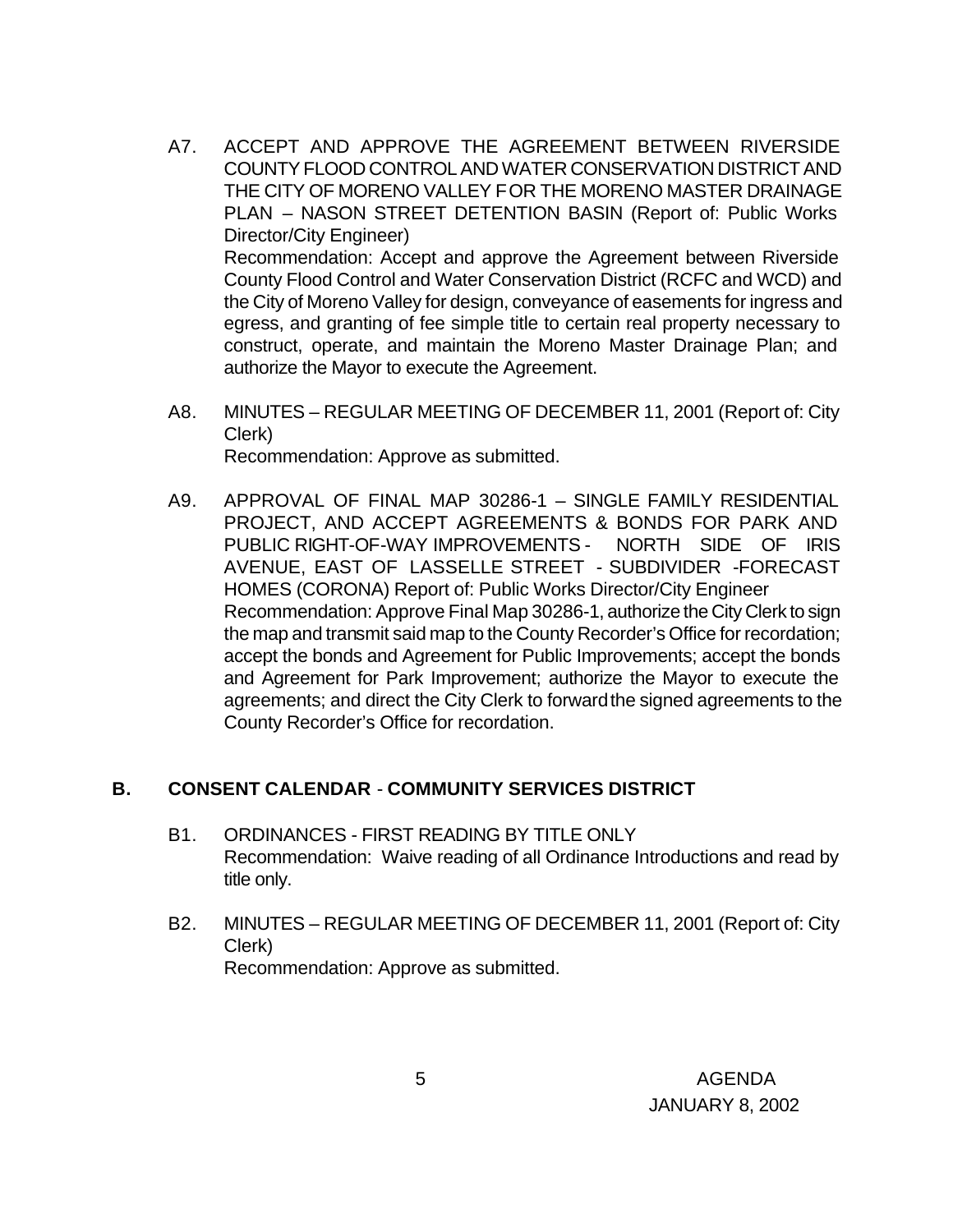#### **C. CONSENT CALENDAR** - **COMMUNITY REDEVELOPMENT AGENCY**

- C1. ORDINANCES FIRST READING BY TITLE ONLY Recommendation: Waive reading of all Ordinance Introductions and read by title only.
- C2. MINUTES REGULAR MEETING OF DECEMBER 11, 2001 (Report of: City Clerk) Recommendation: Approve as submitted.

#### **D. PUBLIC HEARINGS**

Questions or comments from the public on a Public Hearing matter must be limited to five minutes per individual and must pertain to the subject under consideration. Please complete and submit a GOLDENROD speaker slip to the Bailiff.

- D1. PUBLIC HEARING FOR INCLUSION OF PARCEL MAP NO. 27548 (ASSESSOR PARCEL NO. (APN) 256-150-013) AND APNs 256-150-029, 256-150-030, 256-150-033, AND ANY DIVISION THEREOF INTO THE COMMUNITY SERVICES DISTRICT ZONE B (RESIDENTIAL STREET LIGHTING) SERVICE PROGRAM (Report of: Public Works Director/City Engineer) Recommendation: That the City Council, acting in their capacity as the Board of Directors of the Moreno Valley Community Services District (CSD):
	- 1. Conduct the Public Hearing to consider the inclusion of Parcel Map No. 27548 (APN 256-150-013), APNs 256-150-029, 256-150-030, 256- 150-033, and any division thereof into the CSD Zone B (Residential Street Lighting) program and the associated annual service charge;
	- 2. Tabulate the Zone B mail ballots;
	- 3. Verify and accept the results of the mail ballot proceeding; and
	- 4. Authorize and impose the CSD Zone B service charge.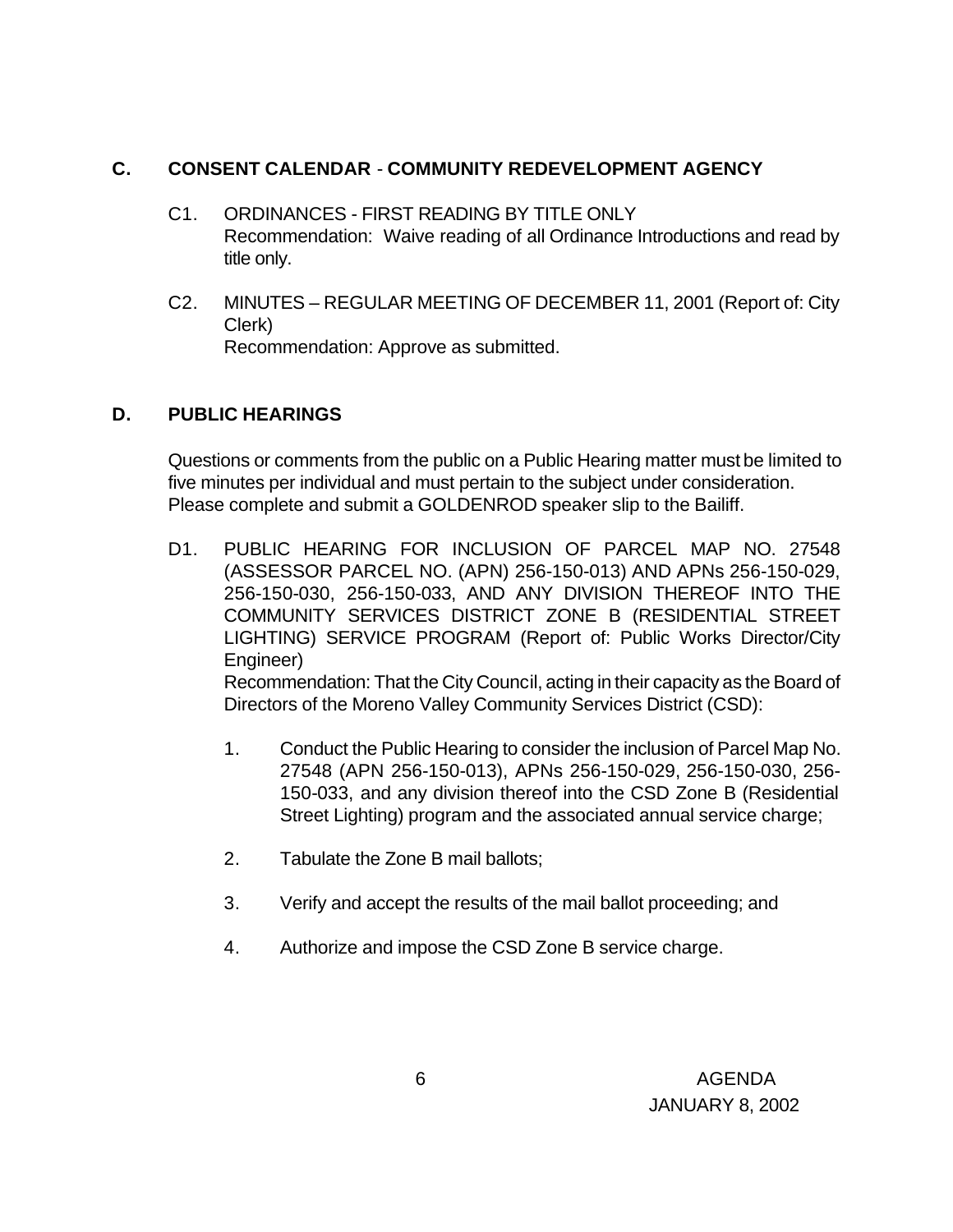- D2. PUBLIC HEARING FOR MORENO VALLEY AUTO MALL SPECIFIC PLAN, AMENDMENT 3 (SP209A3); LOCATION: SOUTH OF STATE HIGHWAY 60 BOTH EASTERLY AND WESTERLY OF MORENO BEACH DRIVE (Report of: Community and Economic Development Director) Recommendation: The Planning Commission recommends that the City Council conduct a public hearing and
	- 1. Adopt a Subsequent Negative Declaration for SP209A3, the third Specific Plan Amendment; and
	- 2. Introduce Ordinance No. 596, thereby approving the third amendment to Specific Plan 209.

#### Ordinance No. 596

An Ordinance of the City Council of the City of Moreno Valley, California, Approval of a Specific Plan Amendment (SP209A3) Amending the Official Zoning Atlas from SP209 (Dealerships and Commercial to Commercial and Commercial/Residential) on Acres Located in the Vicinity of State Highway 60 and Moreno Beach Drive

- D3. A PUBLIC HEARING FOR P01-069 (AMENDED CONDITIONAL USE PERMIT), SUBMITTED BY STEVE PHARAR/SHIVALIK, INC., FOR A RECENTLY CONSTRUCTED TEXACO RETAIL AUTOMOBILE SERVICE STATION WITH ANCILLARY USES (PA99-0033), TO MODIFY CONDITION NOS. 11 AND 70 REGARDING THE TIMING AND COMPLETION OF REQUIRED TRAFFIC SIGNAL IMPROVEMENTS LOCATED ON 24840 SUNNYMEAD BOULEVARD ADJACENT TO THE HIGHWAY 60 OFF-RAMP TO PERRIS BOULEVARD WITHIN THE VILLAGE SPECIFIC PLAN (SP NO. 204) (Report of: Community and Economic Development Director) Recommendation: That the City Council conduct a public hearing to:
	- 1. RECOGNIZE that the proposed Modification to Conditions are not considered to have the potential for any direct or indirect impacts under CEQA and is therefore exempt under Section 15061 of the CEQA Guidelines; and
	- 2. ADOPT Resolution No. 2002-03, thereby approving the Amended Conditional Use Permit (P01-069) and modifying condition Nos. 11

 7 AGENDA JANUARY 8, 2002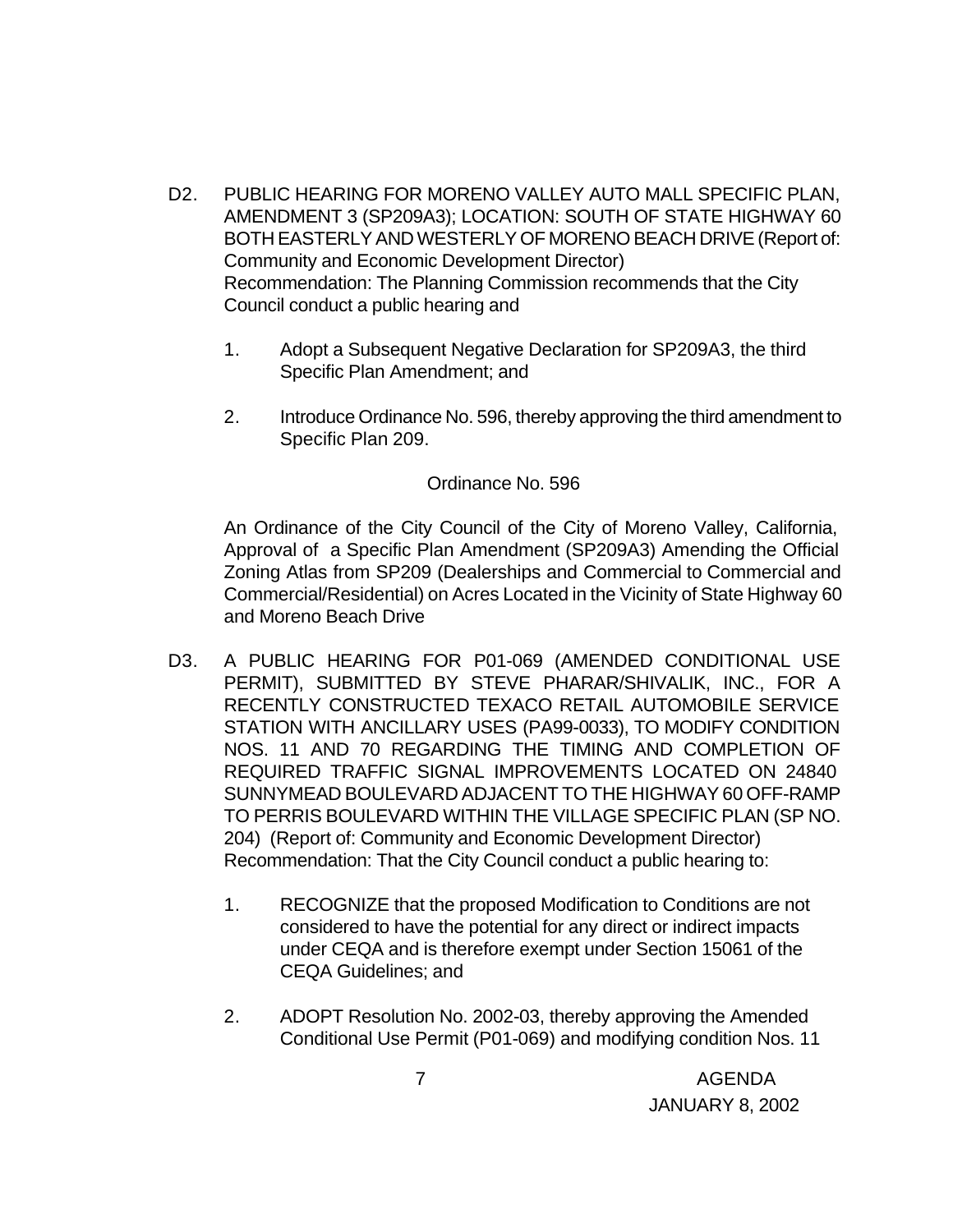and 70 of PA99-0033.

Resolution No. 2002-03

A Resolution of the City Council of the City of Moreno Valley, California, Approving an Amended Conditional Use Permit (P01-069), Modifying Conditions 11 and 70 of the Original Conditional Use Permit for a 3,500 Square Foot Gas Station (Texaco), Including a Canopy with Five (5) Fuel Dispensers, a Food Mart with Beer and Wine Sales, a Fast Food/Drive through Restaurant and Car Wash

D4. COMMUNITY DEVELOPMENT BLOCK GRANT (CDBG) AND HOME PROGRAM OBJECTIVES AND POLICIES FOR FISCAL YEAR 2002-2003 (Report of: Community and Economic Development Director) Recommendation: That the City Council conduct a public hearing and approve the Community Development Block Grant (CDBG) and HOME Program Objectives and Policies for the 2002-2003 Program Year.

### **E. ITEMS REMOVED FROM CONSENT CALENDARS FOR DISCUSSION OR SEPARATE ACTION**

#### **F. REPORTS**

F1. TRACT 29143 (AND ALL AFFECTED PHASES) - MAIL BALLOT PROCEEDING FOR COMMUNITY SERVICES DISTRICT ZONE B (RESIDENTIAL STREET LIGHTING), ZONE E-1 (HIGH-SERVICE LEVEL PARKWAY LANDSCAPE MAINTENANCE - TOWNGATE), AND ZONE E-1A (TRACT 29143 WALLS/ INTERNAL LANDSCAPE MAINTENANCE) (Report of: Public Works Director/City Engineer) Recommendation: That the City Council, acting in their respective capacities as President and Members of the Board of Directors of the Moreno Valley Community Services District (CSD), accept public comments regarding the proposed inclusion of Tract 29143 (and all affected phases) into the CSD Zone B (Residential Street Lighting), Zone E-1 (High-Service Level Parkway Landscape Maintenance - Towngate), Zone E-1A (Tract 29143 Walls/ Internal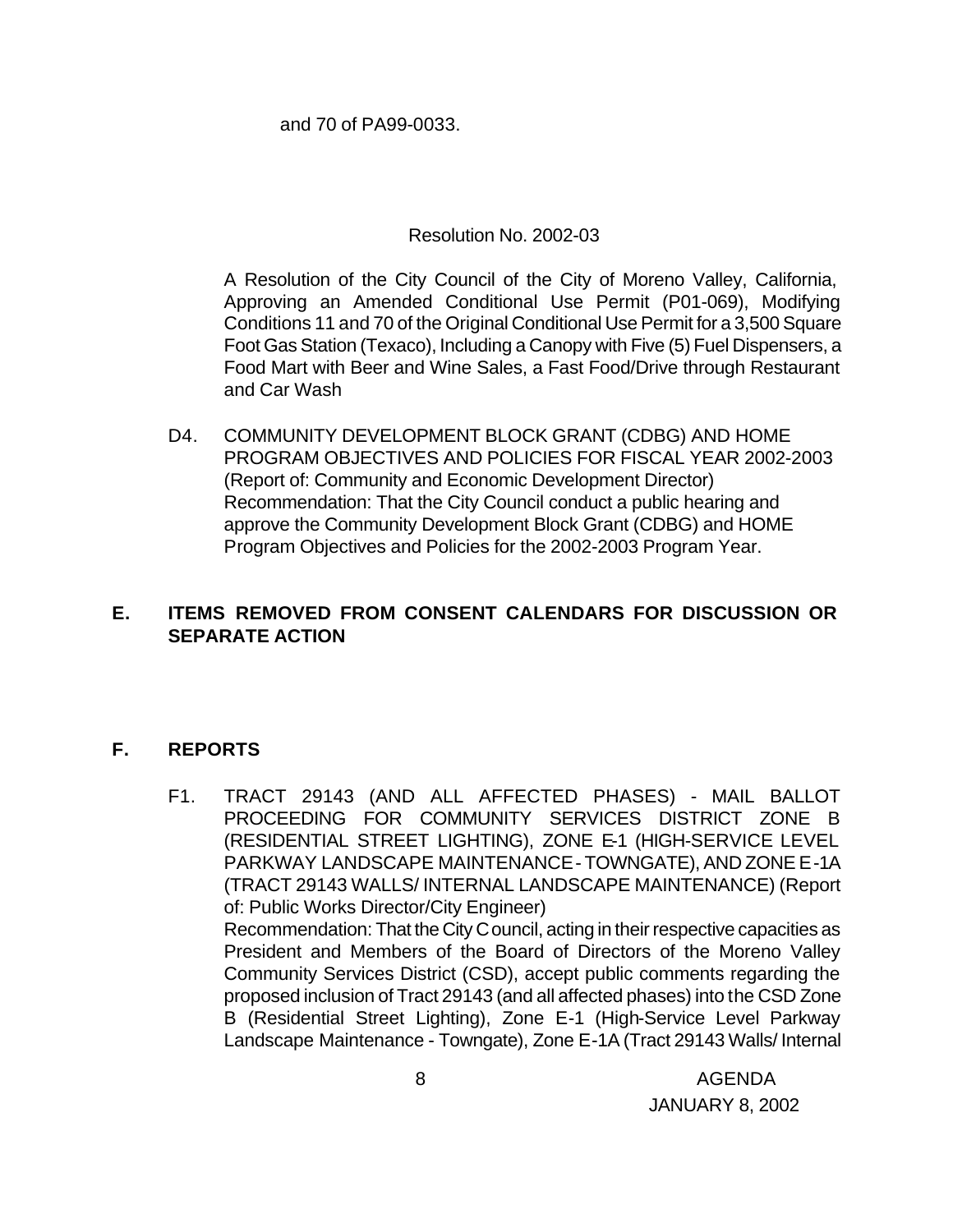Landscape Maintenance) and the annual service charges.

- F2. IMPACT OF PROPOSED UTILITY USER'S TAX REPEAL BALLOT MEASURE (Report of: Finance Director/City Treasurer) Recommendation: That the City Council receive and file report which includes the staff response to the City Council's request for a report on the impacts of repealing the utility user's tax.
- F3. INITIATIVE MEASURE TO REPEAL THE CITY'S UTILITY USER'S TAX (Report of: City Clerk) Recommendation: That the City Council must do either of the following:
	- A. Adopt proposed ordinance (initiative measure) without alteration; or
	- B. Order proposed ordinance to be submitted to the voters at the November 5, 2002 election; and
		- 1. Adopt Resolution No. 2001-73, ordering the submission of the initiative measure to repeal the City's utility user's tax to the qualified electors; and

Resolution No. 2001-73

A Resolution of the City Council of the City of Moreno Valley, California, Ordering the Submission to the Qualified Electors of the City of Moreno Valley an Initiative Measure to Repeal the City's Utility User's Tax at the General Municipal Election to be Held on Tuesday, November 5, 2002

2. Adopt Resolution No. 2001-74, directing the City Attorney to prepare an Impartial Analysis regarding said initiative measure; and

Resolution No. 2001-74

A Resolution of the City Council of the City of Moreno Valley, California, Directing the City Attorney to Prepare an Impartial Analysis Regarding the Measure Relating to the City's Utility User's Tax

3. Adopt Resolution No. 2001-75, providing for the filing of Rebuttal Arguments for said initiative measure.

Resolution No. 2001-75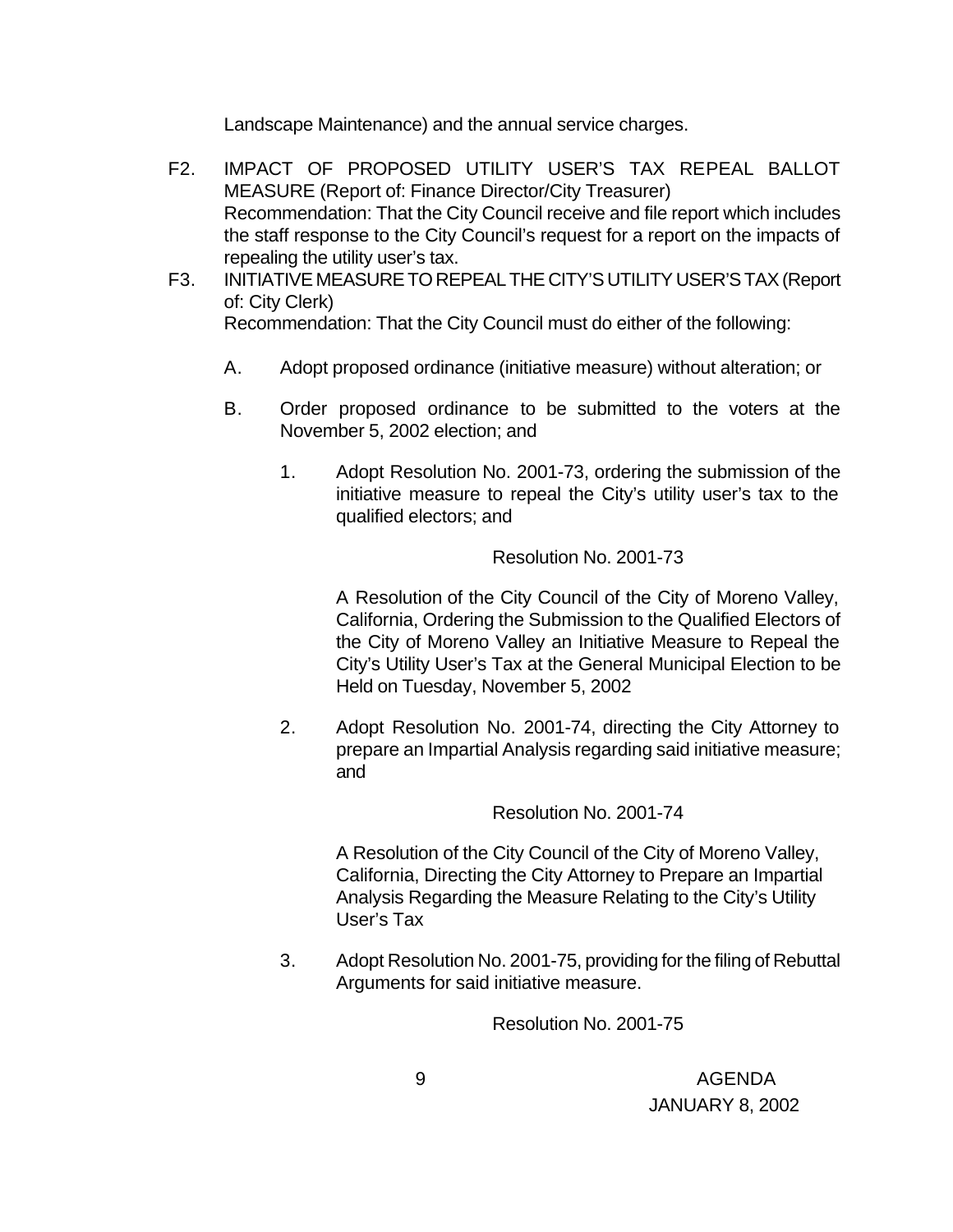A Resolution of the City Council of the City of Moreno Valley, California, Providing for the Filing of Rebuttal Arguments for Initiative Measures Submitted at Municipal Elections

F4. CITY MANAGER'S REPORT (Informational Oral Presentation only – not for Council action)

### **G. LEGISLATIVE ACTIONS**

ORDINANCES - 1ST READING AND INTRODUCTION

ORDINANCES - 2ND READING AND ADOPTION

G1. ADOPTION OF ORDINANCE NO. 595 (RECEIVED FIRST READING AND INTRODUCTION DECEMBER 11, 2001 ON A 5-0 VOTE) (Report of: Community and Economic Development Director)

Ordinance No. 595

An Ordinance of the City Council of the City of Moreno Valley, California, Approving the First Amendment to the Towngate Development Agreement and Changing the Requirement for a Park within Planning Area 11, to Include a 4,000 Square Foot Recreation Building in Lieu of a Community Swimming Pool, Relative to a Development Known as Western Pacific Housing Inc., Located in an Area Bounded by Day Street to the West, Eucalyptus Avenue to the North, Elsworth Street to the East and Cottonwood Avenue to the South

ORDINANCES - URGENCY ORDINANCES

RESOLUTIONS

• PUBLIC COMMENTS **ON ANY SUBJECT NOT ON THE AGENDA** UNDER THE JURISDICTION OF THE CITY COUNCIL

All remarks and questions shall be addressed to the presiding officer or to the City Council and not to any individual Council member, staff member or other person.

There is a three-minute time limit per person. Please complete and submit a PINK speaker slip to the Bailiff.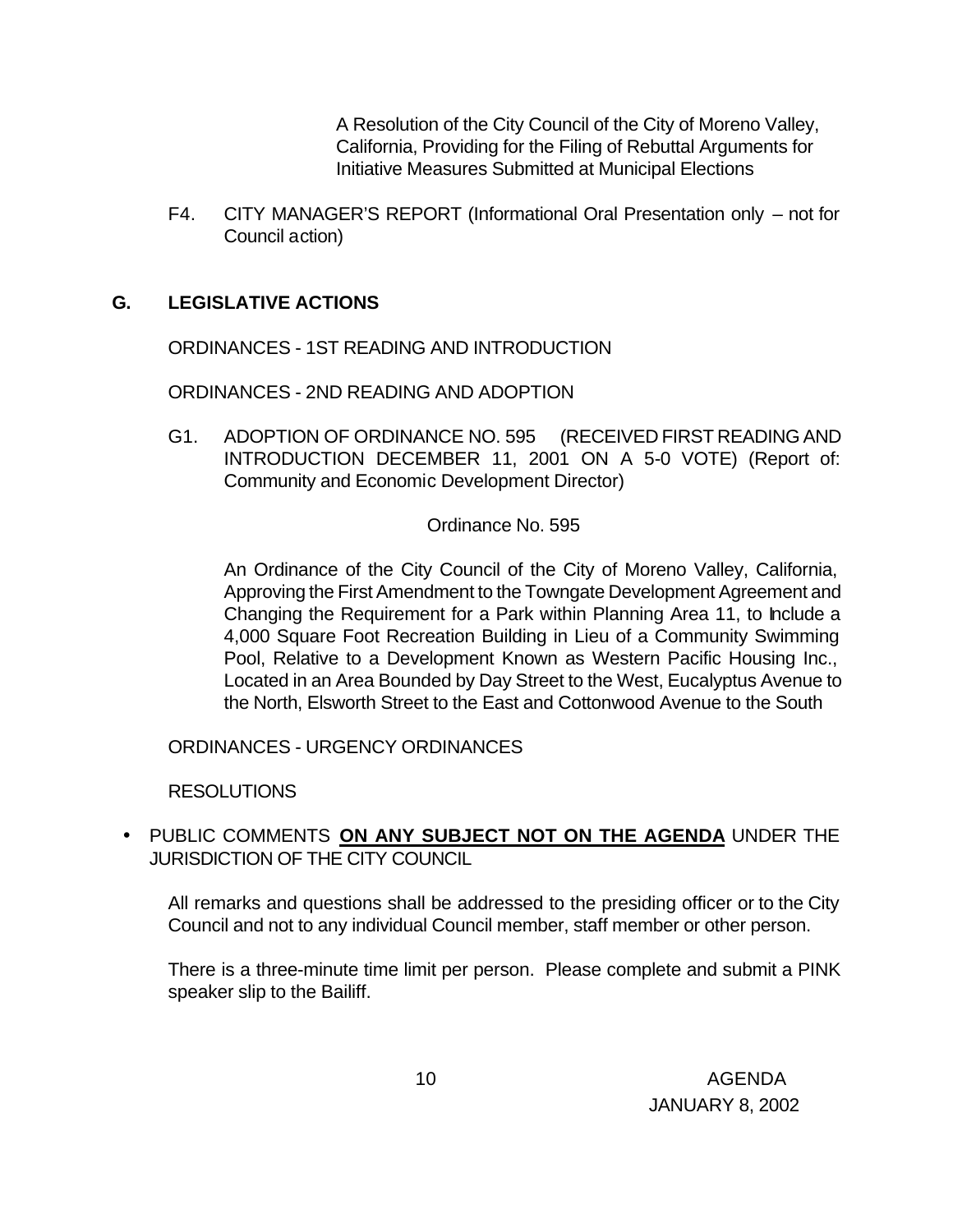• **CLOSING COMMENTS AND/OR REPORTS OF THE CITY COUNCIL, COMMUNITY SERVICES DISTRICT, OR COMMUNITY REDEVELOPMENT AGENCY**